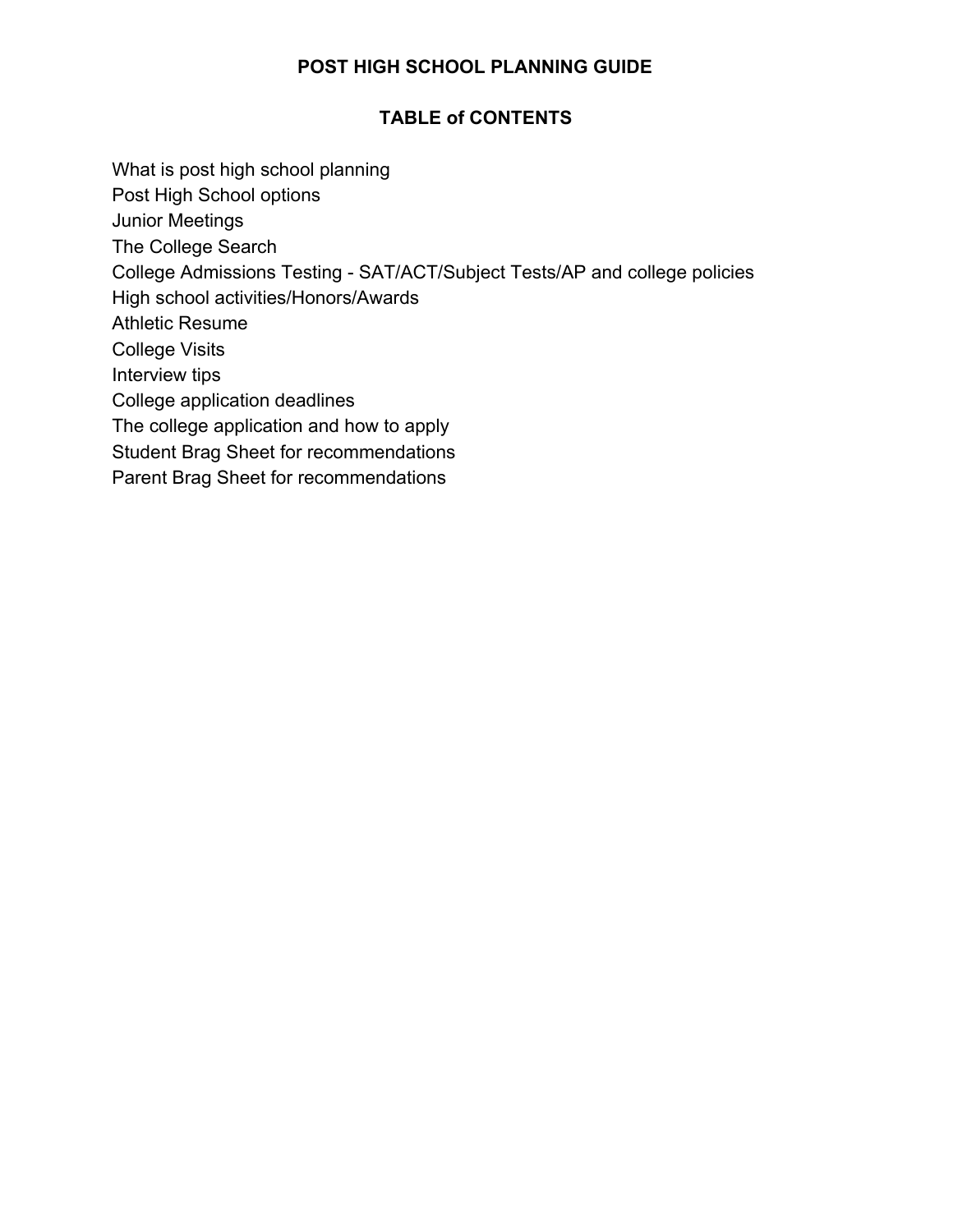Each year, 85% of Mohawk Trail graduates plan to attend college immediately after high school. 60% begin at a four-year college with the goal of earning a bachelor's degree. 25% begin at a two-year college, with the goal of earning an associate degree or transferring to a four-year college. The other 15% of Mohawk Trail graduates take advantage of a variety of other opportunities including military service, workforce, post-graduate (PG) and gap-year programs.

The road to these decisions starts the minute Mohawk trail welcomes you to your 9th grade year.

Using the Massachusetts Department of Elementary and Secondary Education My Career and Academic plan model (MyCAP), school counselors begin helping you with the post high school planning process. You are exposed to developmentally appropriate career and college readiness lessons three to four times a year to prepare you to make future decisions based upon your interests, values and skills, and to make sure you are college and career ready. In the broadest sense, "college and career ready" means that students will graduate high school with sufficient knowledge and skills to pursue their aspirations, whatever these aspirations may be. According to a recent report from the Georgetown Center on Education and the Workforce, 65% of all jobs in the U.S. economy will require education and training beyond high school. Thirty-five percent of job openings will require a bachelor's degree, thirty percent will require some college or an associate degree, thirty-five percent will not require education beyond high school. Given that most occupations require some specialized training after high school, to be college and career ready means that students are prepared with the knowledge and skills to pursue additional education and training beyond high school, ideally leading to a certificate, licensure, an associate degree or a bachelor's degree.

School counselors will provide students with the information and guidance to prepare for and access any of these post high school opportunities through the MyCAP process, and utilize these tools as your future plan is refined leading up to senior year. Much of this plan is administered and maintained through the web based MASSCIS (Massachusetts career information system). Students are introduced to career and college readiness lessons four times a year through classroom lessons. Additionally, each 9th, 10th, 11th and 12th grade student has one or more individual meetings with either Ms. Ruggeri or Ms. Neuenschwander.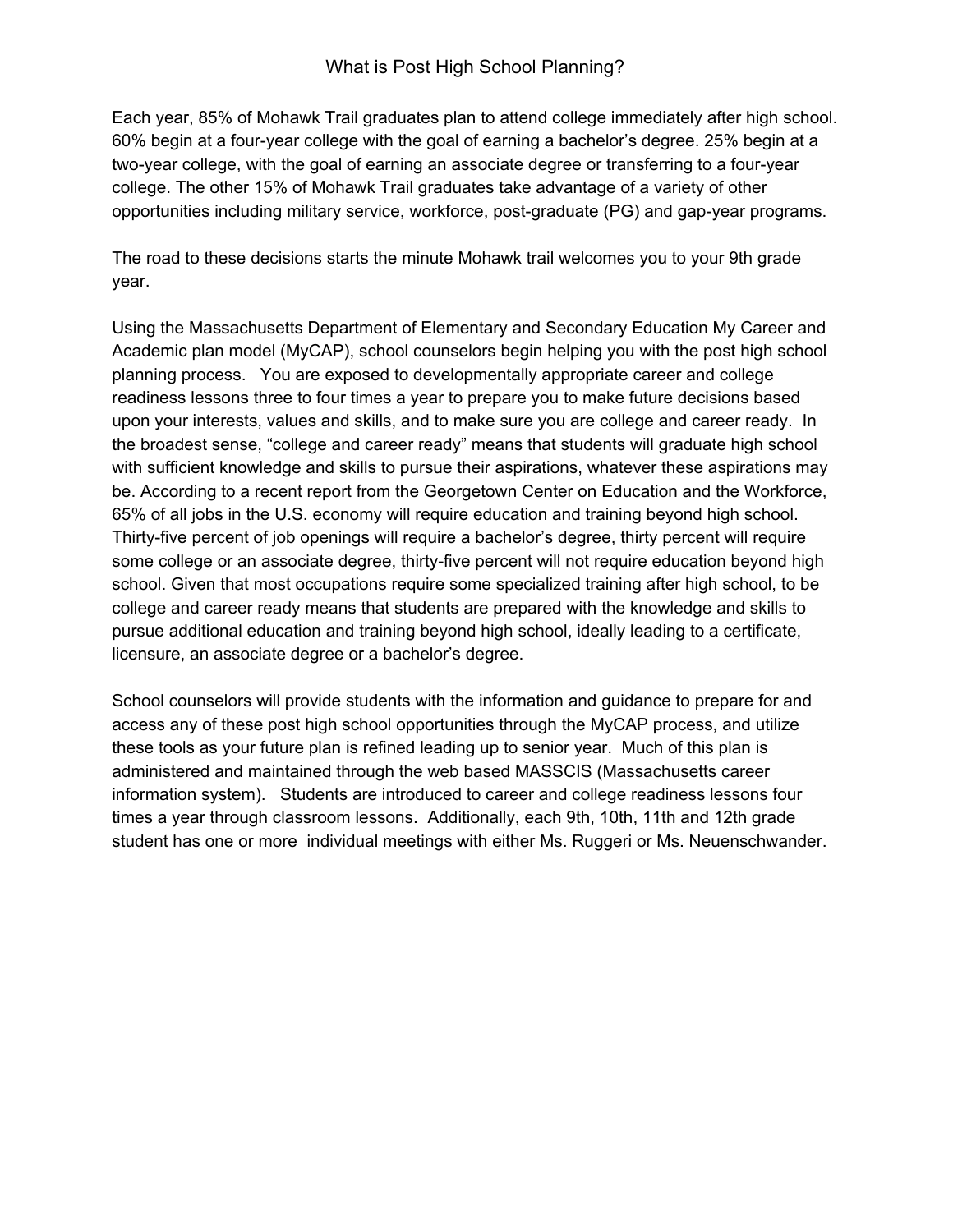### **WHAT ARE THE MOST COMMON POST HIGH SCHOOL OPTIONS?**

- 1. Two year community college or technical college awards 9 month to 1 year certificates or 2 year **Associate's degrees** with the ability to transfer all credits to a Massachusetts State college or University
- 2. Four year college awards o**r Bachelor of Science or Bachelor of Arts degrees**
- 3. [Gap Year](https://gapyearassociation.org/index.php) a year to work, travel or volunteer
- 4. Military or Military Academy (requires a Senator recommendation) Air Force, Army, Marines, Navy
- 5. Work entering the workforce after high school can help students determine their next step
- 6. Apprenticeships If you are interested in a skilled trade the Unions are a great place for training

#### **Junior Meeting**

Through this one to one meeting with Ms. Newuenschwander, students will review all of their completed career readiness lessons and develop an individual plan for their post high school journey.

This meeting takes place between December - February of their Junior year. The following information is reviewed during this one to one meeting:

- Transcript and graduation requirements
- Career interests what post high school education does this career require?
- Course Planning for senior year
- Activities/athletics/awards/honors/skills/volunteer
- PSAT Scores and SAT testing Dates
- Khan Academy review for SAT
- Development of a college list using MASSCIS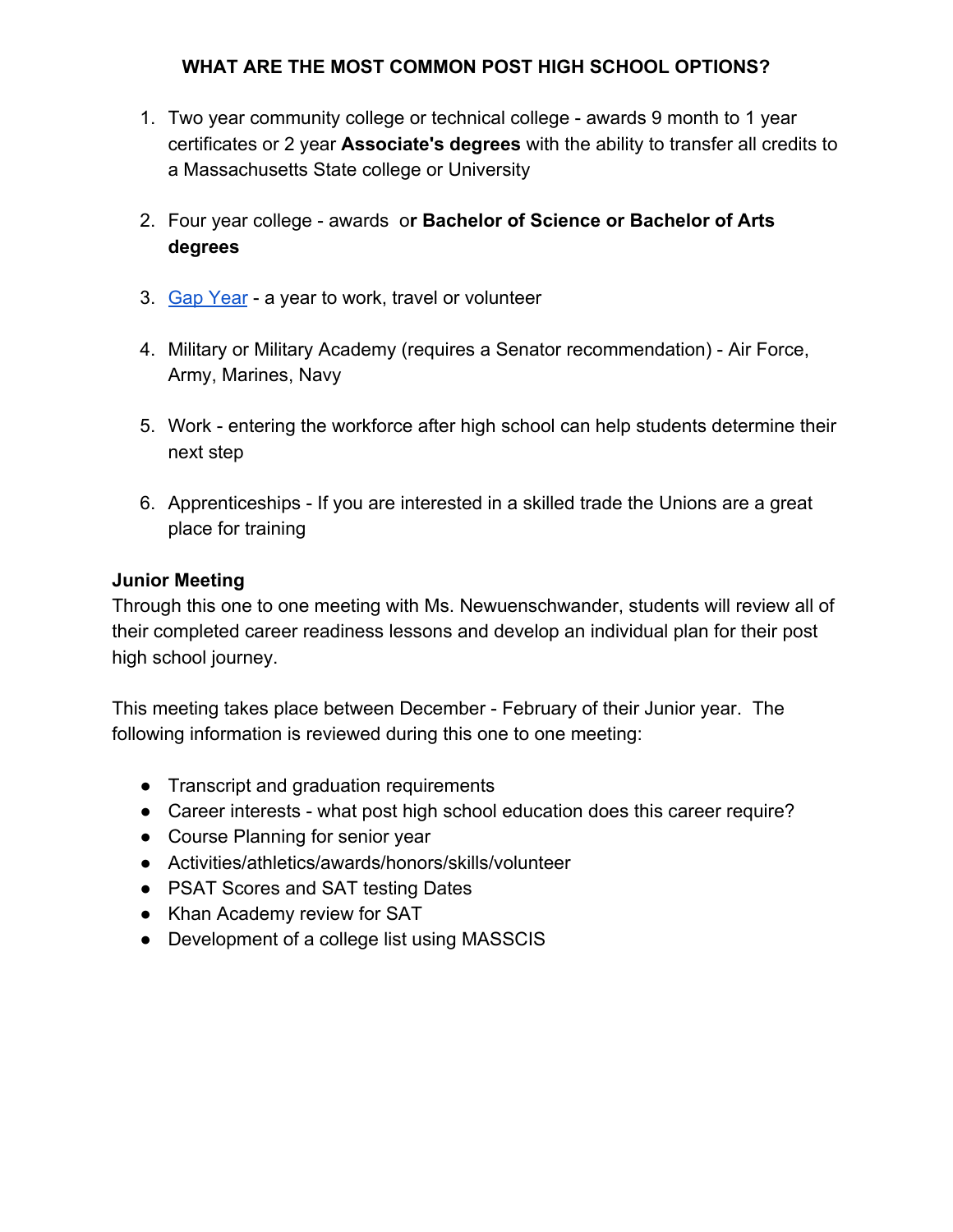# **THE COLLEGE SEARCH PROCESS**

**If you have reached this point in your post high school planning and want to apply to a four year college, please answer these two questions as they will be useful when writing your college essays and in college interviews:**

# **Why do I want to go to college? What opportunities do I want this experience to provide in the future?**

There are many factors included in building a list of colleges you will apply to in the fall of your senior year. Answering the questions above is a great place to start. It is also helpful to have a general idea of some majors you may be interested in pursuing, even if you have five or ten. Here are some other ways to narrow your search:

**Location** (state, urban, suburban, rural, small town setting) **Size Majors/Programs Selectivity Reach** - colleges where your grades and test scores are below the average **Target** - colleges where your grades/test scores align with students admitted **Likely** - colleges where your grades and test scores are above the

average admitted students

# **Sports/activities offered**

Even after answering all these questions you may have a large list of colleges to sort. This will not be a final list. It will change as you visit colleges and find out more information about what you like and do not like. Late fall of your senior year the list should be more final. Below is a link to a checklist that will also help you with this process and a spreadsheet to keep you organized.

# [Building a college list](https://secure-media.collegeboard.org/CollegePlanning/media/pdf/BigFuture-College-List-Handout.pdf)

### [College Research Spreadsheet](https://docs.google.com/spreadsheets/d/1Nk9xH7lTJ1vFuBoG3sPHjkTMgCkFASMNBnCtc_kbUOo/edit#gid=635518636)

# **COLLEGE ADMISSION TESTING THE SAT**

The SAT and ACT are the two college admission tests that all colleges in the United States accept. Most students from Mohawk Trail take the SAT. The SAT consists of two scores EWR (evidence based reading and writing) and Math. These tests are given nationally 7 Saturdays a year and students need to register for this test through their collegeboard account at [www.collegeboard.org.](http://www.collegeboard.org/) Mohawk Trail is allowed to give the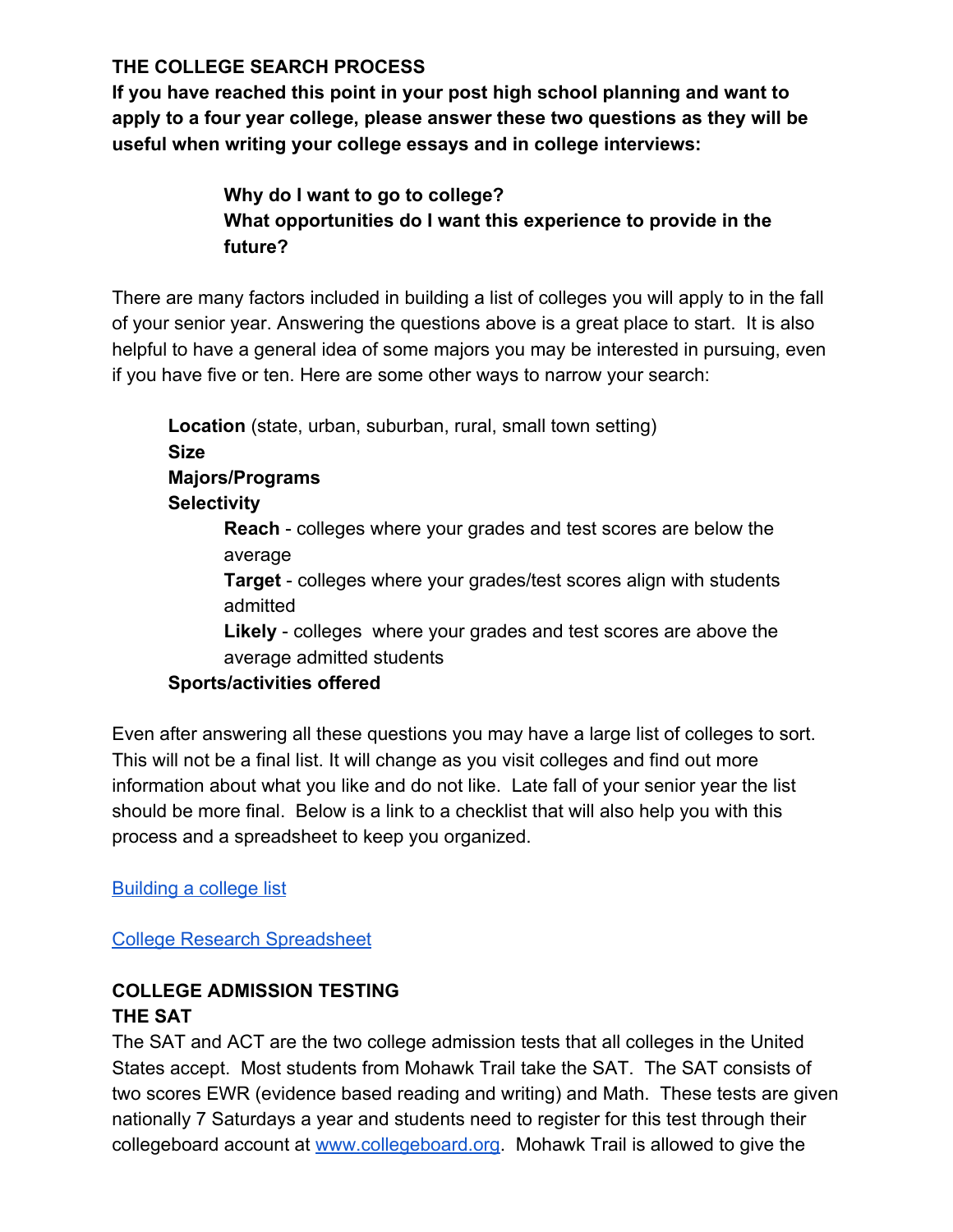SAT during the school day twice yearly, once in October and once in April. These in school testing opportunities will be announced and students will sign up in the Student Services Office.

Most four-year colleges require applicants to submit SAT and/or ACT scores as part of the application process. A recent development by many colleges involves 'Self-Reported' scores. Colleges using this plan will allow a student to report their scores on their college application and only request an official test transcript from the testing agency if the student intends to attend that college. A growing number of colleges are "test optional". Information about test optional colleges and universities can be found on the FairTest website: www.fairtest.org. For a list of colleges that will take self-reported scores:<https://www.compassprep.com/self-reporting-test-scores/>

Additionally, a few colleges require the [SAT Subject tests w](https://collegereadiness.collegeboard.org/sat-subject-tests)hich are also given through the College Board, 7 times a year on Saturday mornings. You can take up to three Subject Tests during one test date. You cannot take the SAT and the subject tests on the same test date. You must indicate which SAT Subject Tests you plan to take when you register. However, you may change which test(s) you actually take on test day except for Language with Listening tests. The Language with Listening tests are always given in the first hour of testing. Only one listening test can be taken per test date and are only offered once a year, in November.

# **Why would you take the SAT Subject tests?**

• Some colleges will grant an exemption from (or grant credit for) a freshman course requirement if a student does well on a particular Subject Test.

• SAT Subject Tests can help students place into the right level course once they get to college.

\*A few extremely selective colleges require or recommend these test to apply \*It is a good way to highlight an academic strength specifically if you were unable to take an AP class in a subject below at Mohawk Trail . Subject tests differ from AP exams as AP exams test college work. Subject tests use high school curriculum and use this to measure your preparedness for college work

There are 20 SAT Subject Tests in five subject areas (English, Math, Science, Social Students and World Language) and they can be taken throughout grades 9-12 when you complete a prerequisite course:

| <b>TEST</b>          | When to take the test             |
|----------------------|-----------------------------------|
| Literature           | After junior or senior english    |
| <b>US History</b>    | After AP or US History honors     |
| <b>World History</b> | After AP World or World History 2 |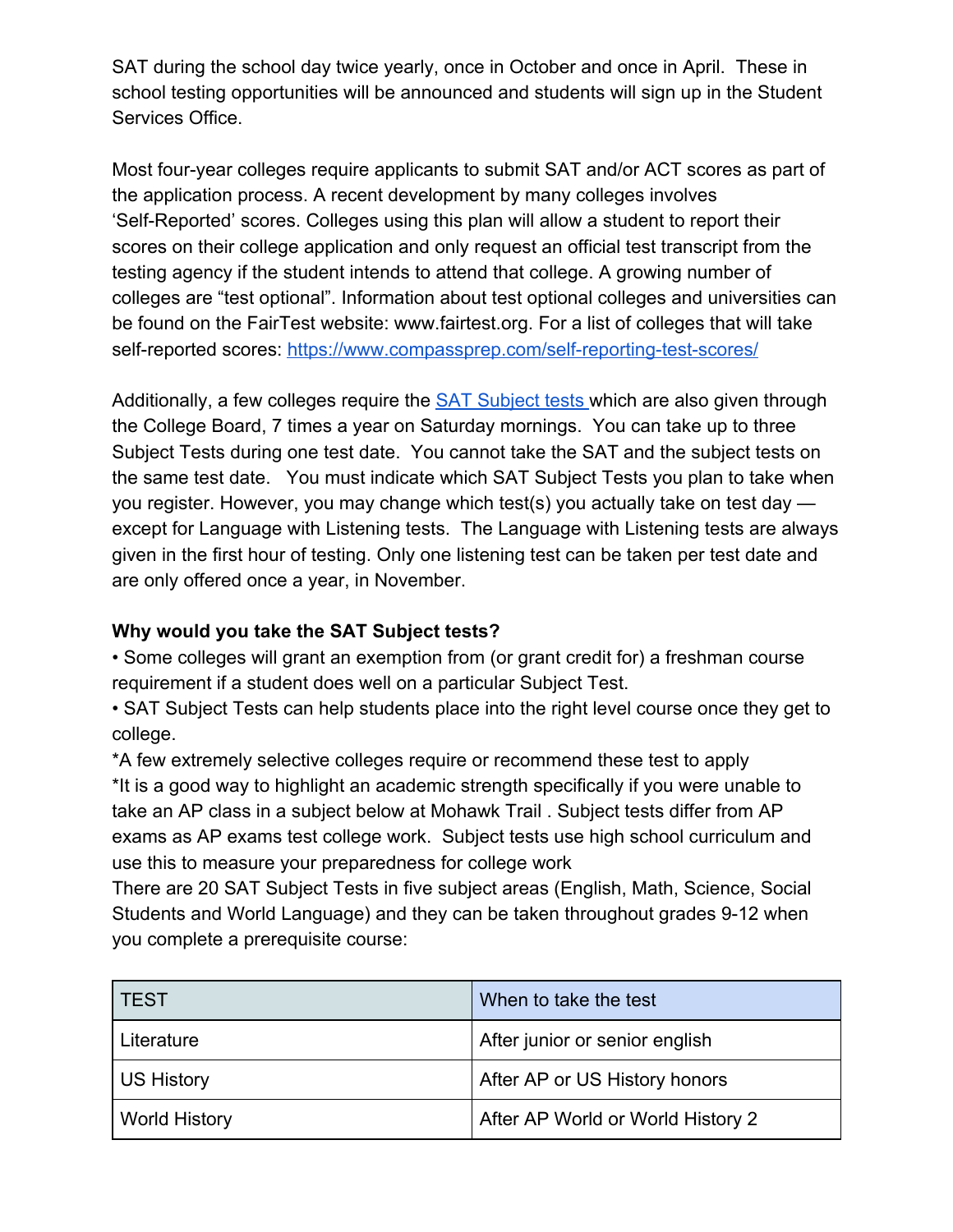| Mathematics 1 or 2     | After precalculus                      |
|------------------------|----------------------------------------|
| <b>Biology</b>         | After AP Biology or Biology 2          |
| Chemistry              | After AP Chemistry or Honors Chemistry |
| <b>Physics</b>         | After AP Physics or Honors Physics     |
| French with listening  | After level 4/5                        |
| Spanish with listening | After level 4/5                        |

### **AP EXAM SCORES**

If you have taken AP classes and exams in high school you will want to find out the AP testing policy of the colleges you are applying to. AP tests are scored on a 1-5 scale with 5 being the highest score and 1 the lowest. Every college has their own policy around how they use the AP scores and many will recognize a score of 3 or above on AP exams. Some colleges use the scores for placement out of lower level courses and others may give you actual college credit for these scores. You may self report AP scores to be considered in your application for admission or just send scores to the college you will be attending.

# **THE COLLEGE ACTIVITIES LIST**

Colleges want to know how you have spent your time in high school and why you chose those activities (athletics,clubs,volunteer, work) you did and how you have contributed to your school and the greater community. Colleges look at your extracurricular activities as reflective or your interests and values, they are far more concerned with understanding how you are using your time when you are not in school than judging your choices\*. Extracurricular activities illustrate two things: your **impact** and **influence.** Longevity, commitment and investment are key factors when examining a student's activities. You do not have to be involved in everything just make a commitment to something you value and enjoy.

**IMPACT** - highlight through your activities how you have impacted something within the school or community. Example not just showing up for a meeting but assisting the club in activities or events that engage students through leadership or volunteer involvement

**INFLUENCE** - Have you influenced others through your athletic teams, clubs, volunteering, work etc. Can you illustrate this influence through the description in your application.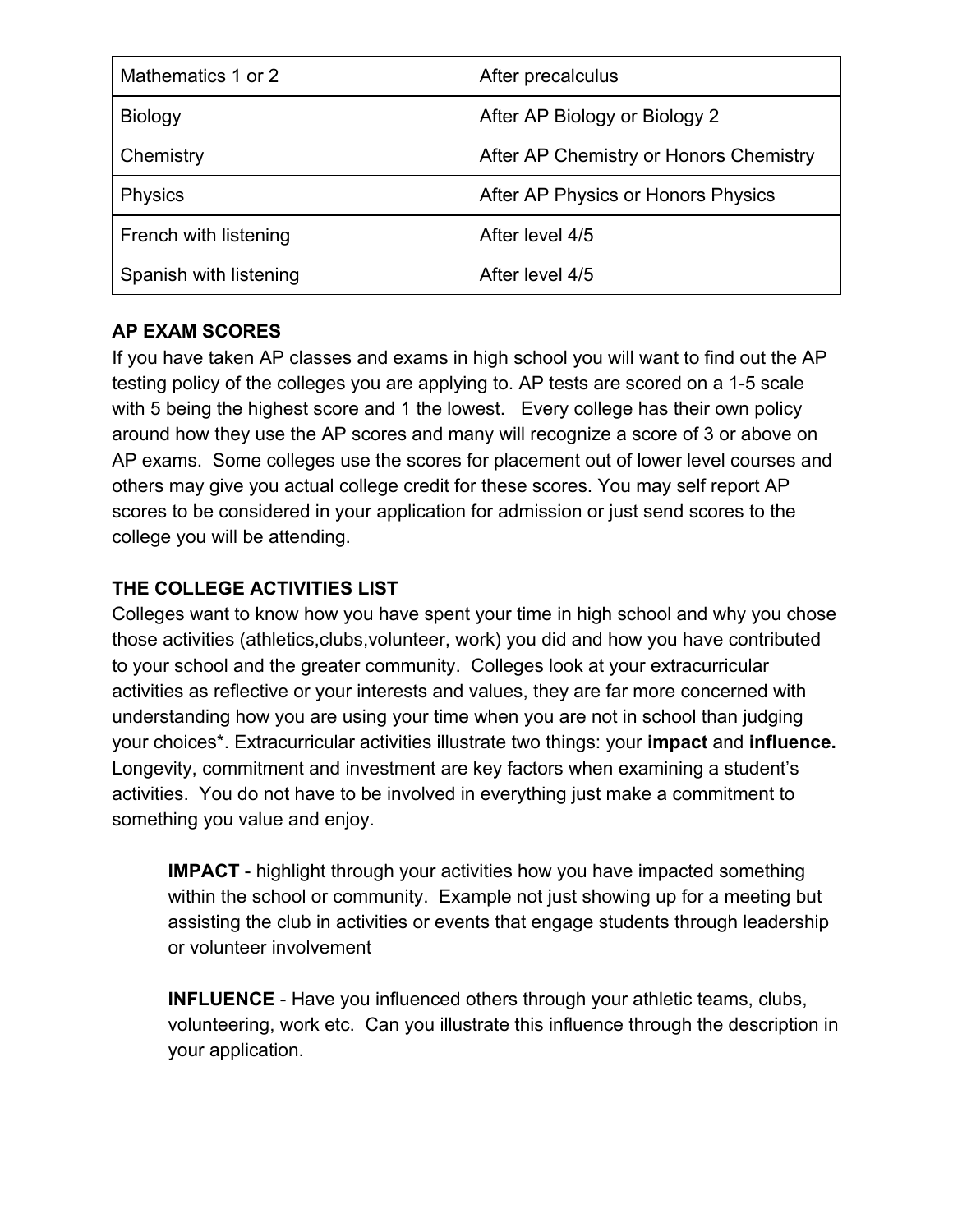### **AWARDS/HONORS**

There is also a place on the college application for indicating what awards (book awards, academic awards etc) and honors (national honor society, honor roll) you have received.

# **ATHLETIC RESUMES**

If you are interested in playing Division I or Division II athletics in college you will need to have an athletic resume you can email to coaches with the highlights of your athletic career. This resume is going to provide prospective coaches with a profile of your academics, appropriate statistics for your sports, honors, awards, tournaments and other events you have played in or been invited to. I have a [template](https://drive.google.com/file/d/189epQXFty2twhJFvaTl3grxhYttCwEhs/view?usp=sharing) for this resume. 99% of athletes need to market themselves to coaches in order to play sports in college.

You will also need to register with the [NCAA clearinghouse](https://web3.ncaa.org/ecwr3/) your junior year.

# **THE COLLEGE VISIT**

Visiting colleges is the best part of the college research process. This is when you get to shop for what you are looking for in a college, the location, physical campus feel, classrooms, dining halls, dormitories, staff and professors and student community. This is also a great way to let the admissions office know of your "demonstrated interest" in this college, as some colleges keep track of the amount of times you reach out to them.

- WHEN TO VISIT: When you are ready, if that is the fall of your junior year or later in the spring of your junior year into the fall of senior year. If you feel ready to visit the time spent on campus will be more valuable. Do try to visit during the week when students are on campus and in classes. If the college offers an interview, ALWAYS take that opportunity. This is a your time to provide information about yourself that may not come through in your application.
- HOW TO VISIT: Many colleges have official visit days and students sign up for these visits on-line through the college website. If a college allows you sit in on a class, DO THIS! Try to visit no more than two colleges in a day.
- WHAT TO ASK: 1. How does the student faculty ratio vary from freshman to senior Year classes?
	- 2. How does the graduation rate vary by major? What is the job or graduate school placement rate for your most popular majors or the one you are interested in?
	- 3. How easy is it to double major?
	- 4. What percentage of students participate in internships or study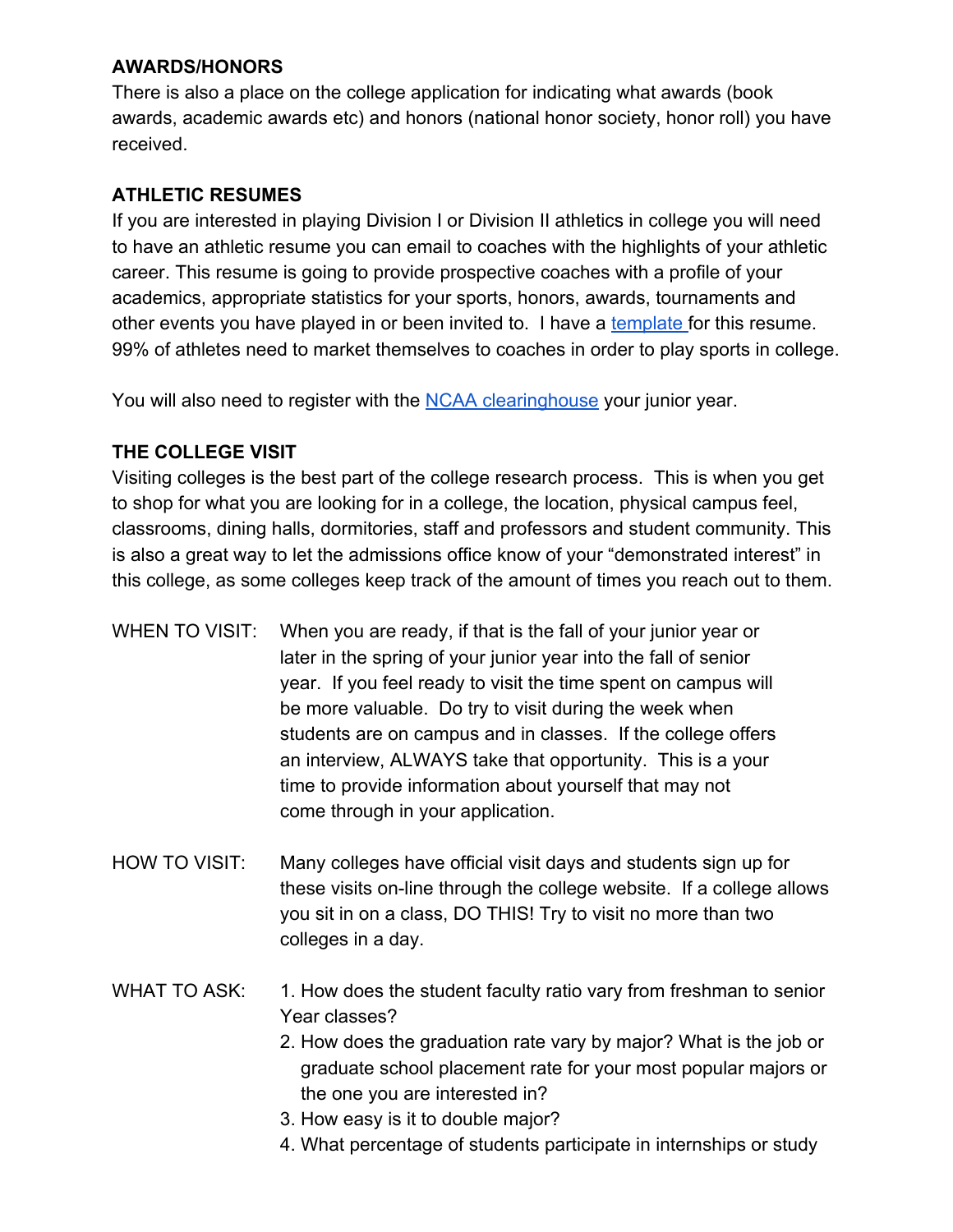abroad programs?

- 5. What resources do you have on campus to support students transitioning to college?
- 6. What makes this college different from other colleges?
- 7. What are some of the most exciting things that happen on campus?
- 8. What do you wish you would have known coming here?
- 9. How has this college set you up for success in the future?
- 10. Other questions about your unique interests

Also, try to eat in the dining hall, talk to students, sit in on a class, stop by your academic department of interest, meet with coaches or music directors, and pick up a student newspaper. ENJOY THIS TIME TO FIGURE OUT YOUR FIT.

# **THE COLLEGE INTERVIEW**

There are many colleges that will grant interviews either on campus with an admissions representative or in your local library with an alumni, either way if you have the opportunity to interview it is highly recommended. The purpose of these interviews is for the college to gain another facet of you to add to your application. Here is what they are looking for:

- 1. Be prepared know something about the college, be able to speak about why you are applying to this college, what specific academic or other program interests you
- 2. Information about your interests and values that is not explained in your application. What motivates you? Why did you participate in the activities you did and what did you learn? You will want to expand upon experiences that tell them what you know about yourself, learned about yourself and what you hope to accomplish in college.
- 3. They want you to do well and understand that this is probably one of your first interviews. They are looking for other aspects of your personality that do not come through in any other portion of the application.

HOW TO PREPARE:

- 1. Practice interviewing with parents, friends, your School Counselor, or employers. Anyone that will ask you questions about why you want to go to college.
- 2. Get a copy of your transcript to share with the interviewer and a copy of your activities list.
- 3. Make sure you know where on campus you need to be for the interview and show up early.
- 4. Dress appropriately for an interview. No T-shirts with slogans and no hats.
- 5. Practice a firm handshake.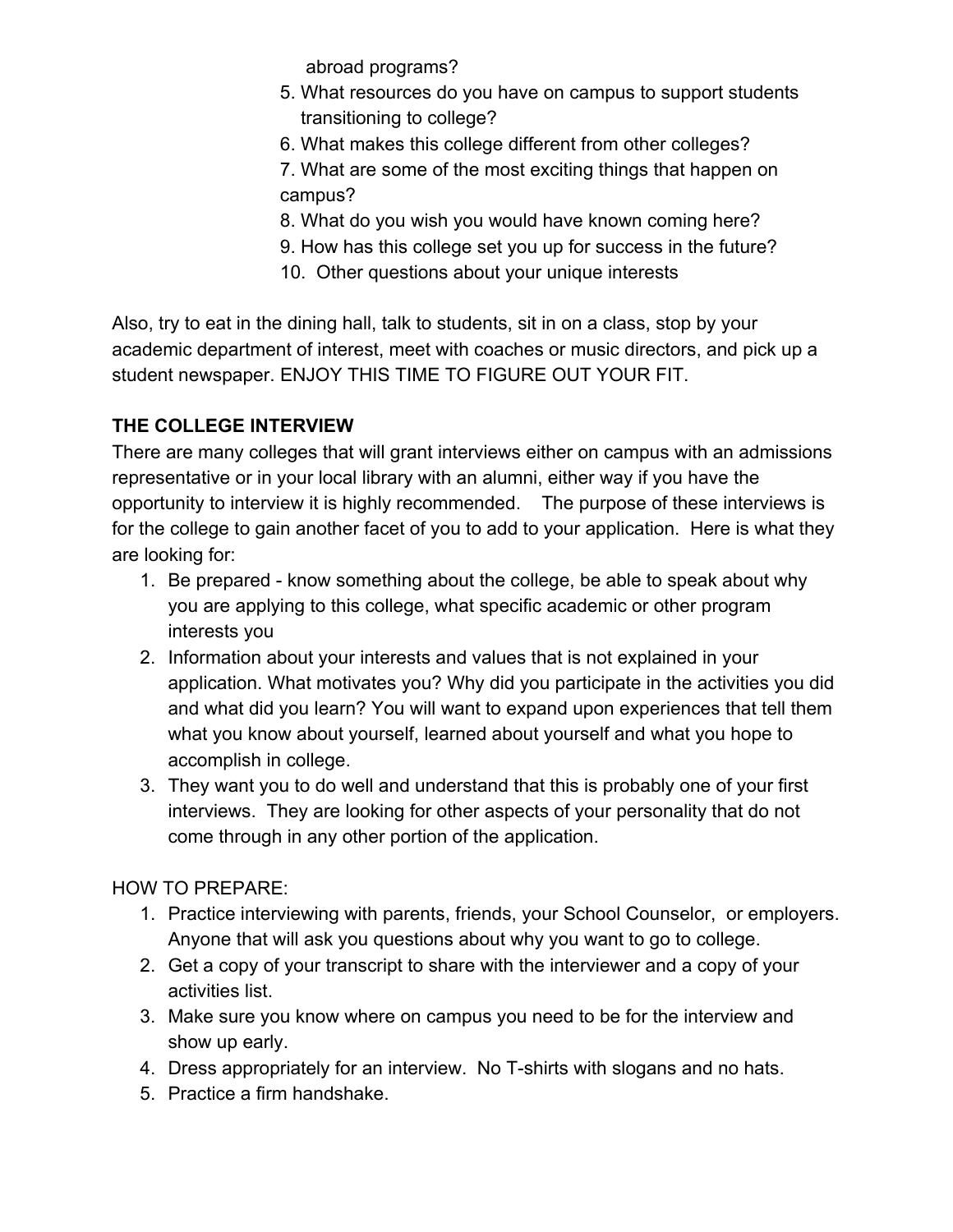# SAMPLE INTERVIEW QUESTIONS TO PRACTICE:

- 1. What is the most significant contribution you have made to your school?
- 2. If I visited your school, what would I find is your role in the school community?
- 3. What would teachers say are your greatest strengths as a person and as a student?
- 4. What do you like about your high school?
- 5. What would you change about your high school?
- 6. What has been your favorite subject and why?
- 7. What three adjectives would your friends use to describe you and why?
- 8. What are some of your personal and career goals for the future?
- 9. What do you enjoy doing in your free time?
- 10. How have you spent your summers?
- 11.What events would you say have been crucial to your life thus far? People?
- 12.Why are you interested in our college?
- 13.What do you think you will contribute to this college?
- 14.Do you have any heros?
- 15.Where and when do you find yourself stimulated intellectually?

QUESTIONS YOU CAN ASK;

- 1. What are the greatest strengths of the college?
- 2. How does the admission office judge whether a student is a good fit?
- 3. What are the most important campus issues to students at this college?
- 4. According to students, what is the most difficult course offered on campus?
- 5. How close are the students and faculty here?

# **HOW TO APPLY TO COLLEGE: THE APPLICATION PROCESS**

# **Types of application deadlines:**

Early Decision - The deadline is November 1st and you are notified of a decision by December 15th. Under this binding agreement you can only apply to one college in this time frame. If you are accepted you are obligated to attend unless the college cannot accommodate your financial need.

Early Action - The deadline is November 1st and you are notified of a decision by December 15th. Students can apply to as many colleges early as you would like.

Single choice early action - Very few colleges offer this deadline. You apply by November 1st to one college but unlike Early Decision it is not a binding agreement and you are not obligated to attend.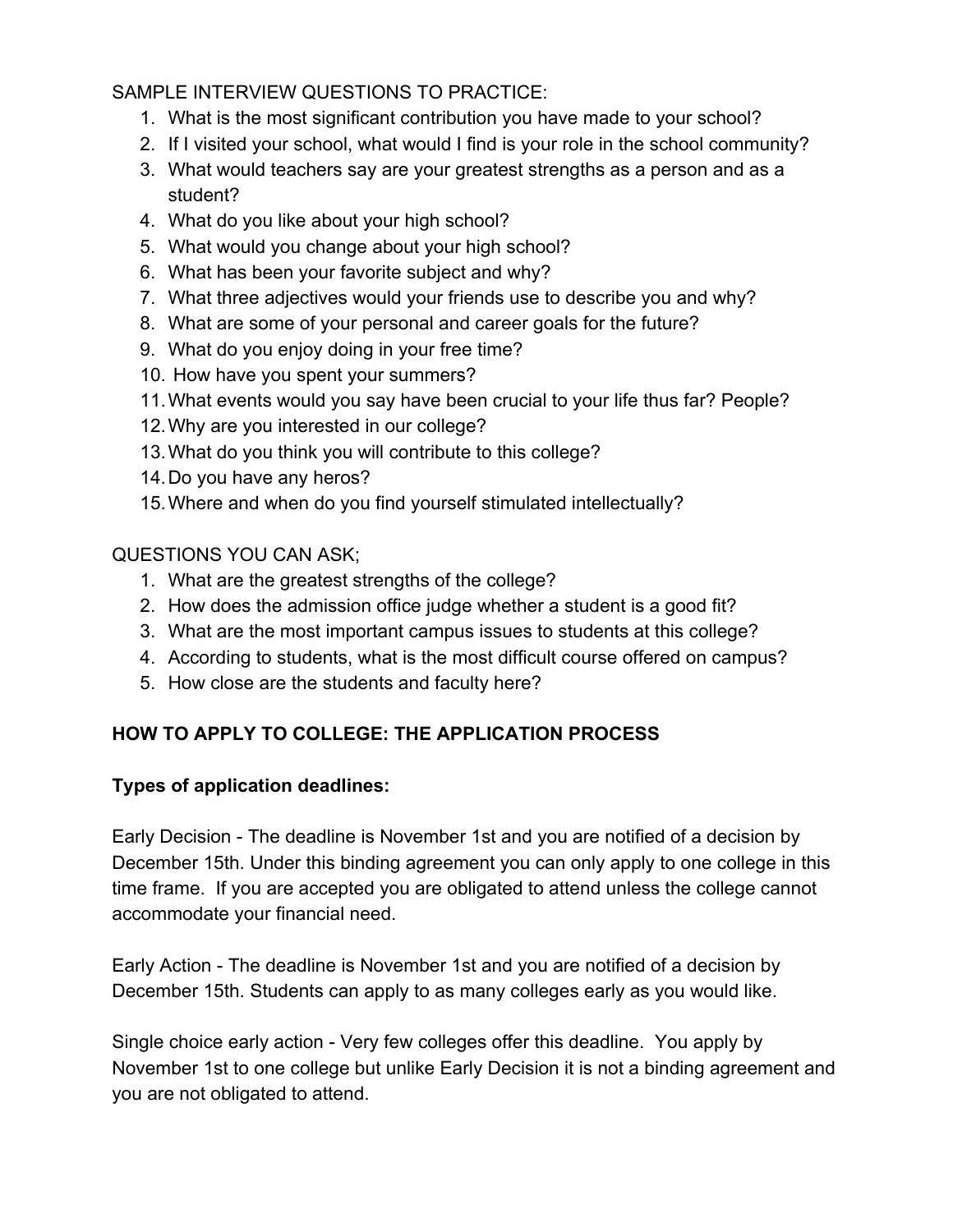Regular - Deadlines vary from January 1st to March 1st based upon the college to which you apply. Students are typically notified of a decision by April 15th.

Rolling - There is no deadline and the admissions office is always accepting applications. Decisions are usually made and students are notified within six weeks of the application being submitted.

# **PARTS OF THE APPLICATION**

Demographic information (address, parents information, sibling information, high school attended) Activities, Athletics, leadership, awards and honors **Transcript** Essays - 1 primary essay, some colleges require supplemental essays SAT/ACT Scores (this varies by college) 2 teacher recommendations (this varies by college) 1 School Counselor recommendation (this varies by college) Application fee (waivers are available through the Common Application and Ms.Neuenschwander for those that qualify)

### **RECOMMENDATIONS**

### TEACHERS

Many colleges require one or two recommendations from junior year teachers. You will want to select teachers you feel can comment on your strengths as a student and classroom participant. You do not have to select the teacher of the class you earned your best grade but maybe the teacher of the class where you struggled, worked hard and overcame an obstacle. Please ask teachers at the end of your junior year face to face not in an email. You can ask them if they feel comfortable writing a recommendation for you. Please find out what teachers need from you to write this recommendation, usually a copy of a resume.

Remind teachers in the fall of your senior year and provide any information they request. If you are using the Common Application you will invite them as recommenders by sending them an email invite. If your colleges do not use the Common Application, you will need to find out from the colleges how they require recommenders to submit recommendations and then inform your teachers of this process.

# SCHOOL COUNSELOR

Please let Ms. Neuenschwander know two weeks prior or more to the college deadline for submitting recommendations. The following forms must be filled out on that same timeline.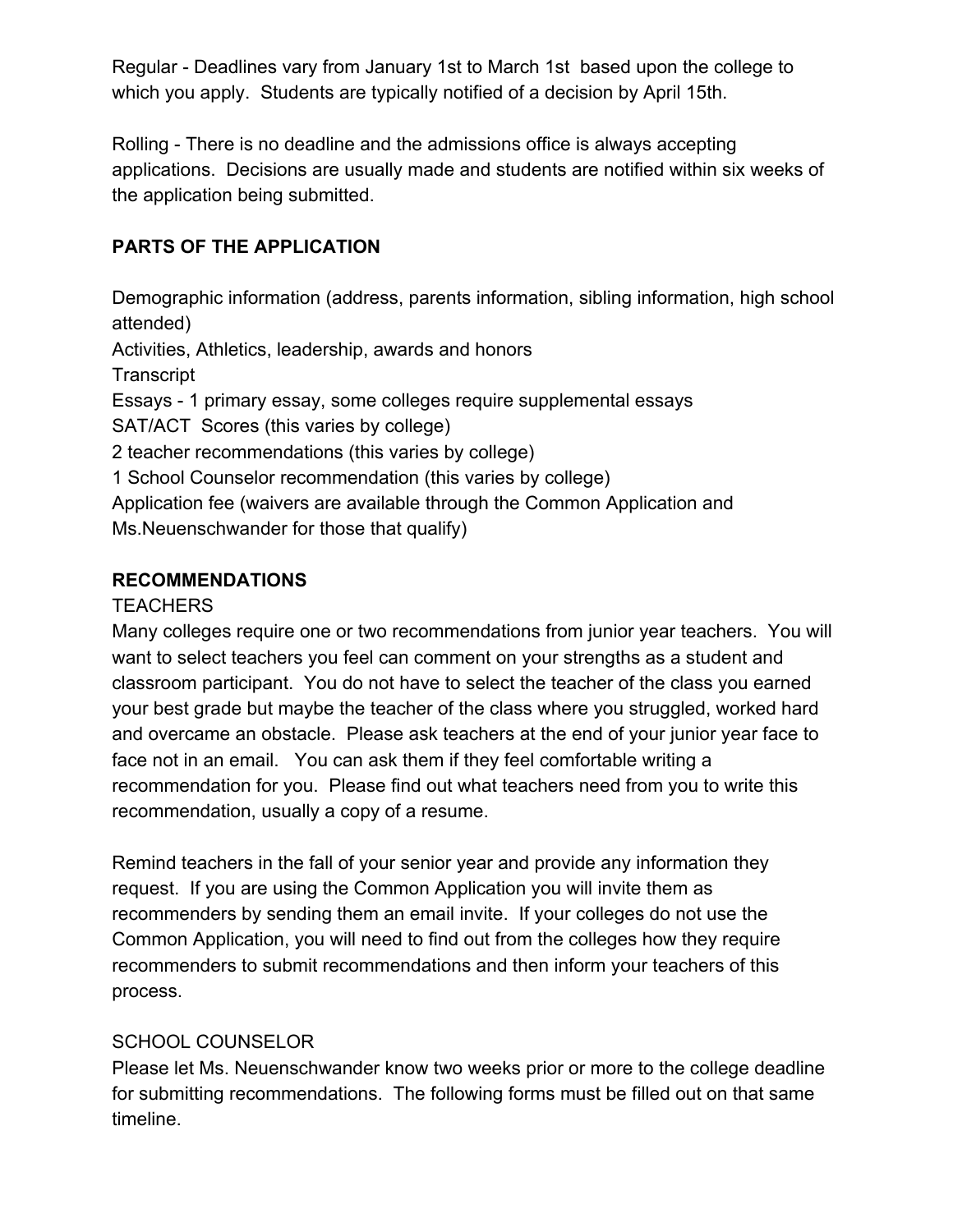### **THE COLLEGE ESSAY**

#### 35 [College](https://www.collegeessayguy.com/blog/college-essay-tips) Essay Tips

In addition to figuring out what colleges you want to apply to, the college essay is one of the more difficult parts of the application process. This essay provides context of who you are as a person and the colleges rely on this to help them determine if you are a good fit for their campus.

#### **How many essays do I need to write?**

Every college is different so you need to find out from the specific colleges you are applying to. Colleges using the Common Application and many others want one primary essay and then more selective colleges will require you to answer supplemental questions specifically about their college.

### **Here are the Common Application Essay Prompts for 20-21:**

1. Some students have a background, identity, interest, or talent that is so meaningful they believe their application would be incomplete without it. If this sounds like you, then please share your story.

2. The lessons we take from obstacles we encounter can be fundamental to later success. Recount a time when you faced a challenge, setback, or failure. How did it affect you, and what did you learn from the experience?

3. Reflect on a time when you questioned or challenged a belief or idea. What prompted your thinking? What was the outcome?

4. Describe a problem you've solved or a problem you'd like to solve. It can be an intellectual challenge, a research query, an ethical dilemma anything that is of personal importance, no matter the scale. Explain its significance to you and what steps you took or could be taken to identify a solution.

5. Discuss an accomplishment, event, or realization that sparked a period of personal growth and a new understanding of yourself or others.

6. Describe a topic, idea, or concept you find so engaging that it makes you lose all track of time. Why does it captivate you? What or who do you turn to when you want to learn more?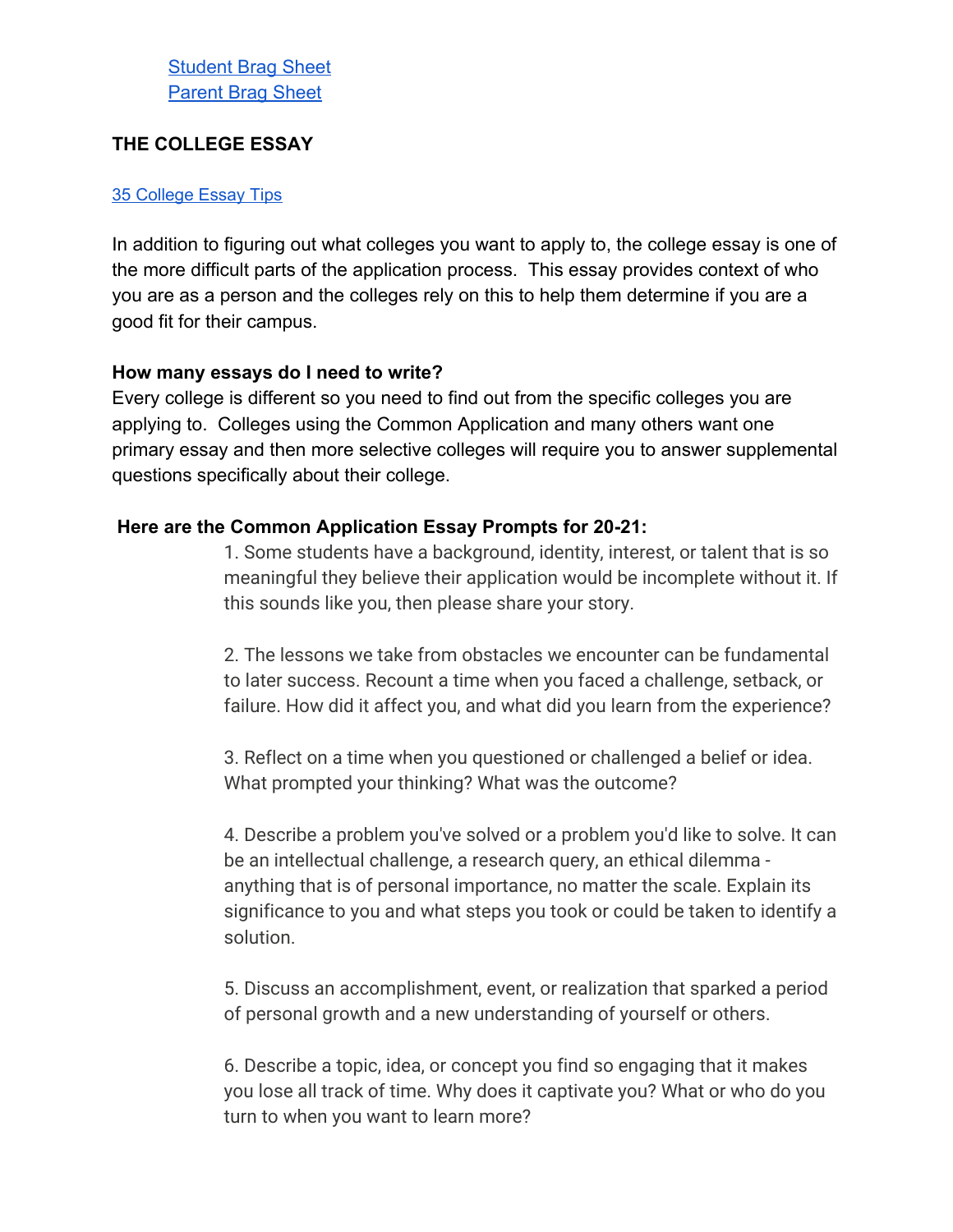7. Share an essay on any topic of your choice. It can be one you've already written, one that responds to a different prompt, or one of your own design.

How to start:

- 1. Pick one question that immediately you can think of a topic to write about
- 2. Brainstorm different topics
- 3. Write about one of those topics until you can write no more
- 4. Set it aside for a few days
- 5. Revisit and decide if you like portions of the writing and start editing if not start the process over
- 6. Make sure your opening paragraph will grab their attention
- 7. Re-read your essay and ask yourself why did you write this? What does it say about you
- 8. It is fine to change your topic or write multiple topics until you find the one that represents your voice and story

What are the colleges looking for?

- 1. That you can communicate feeling through your writing and tell them something about yourself, provide a context to understand you
- 2. They want to learn something new and deeper than what they have already been able to discover about you as a student
- 3. What inspires and excites you
- 4. This part of the application provides the most depth to your application
- 5. Did you answer the question you chose

Other Tips:

Have a few people, parent/guardian, a teacher, or a counselor read your essay and give their impression of what message you are trying to convey.

# [CRAFTING GREAT COLLEGE ESSAYS](https://docs.google.com/document/d/15z69M0R2PNhia5JNn4CcaC17FrRsetKKSBCehgID5C8/edit?usp=sharing)

# **HOW TO APPLY TO COLLEGE**

After you have finalized your college list you will need to find out what type of application the college uses for admission. Over 800 colleges use the **Common Application.** This means you fill out this application one time and send it to the different colleges you are applying to that accept this application. The remainder of the colleges may have their own application list on their website. Below are the directions to apply using the COMMON APPLICATION

- 1. Fill out the application - [Commonapp.org](https://www.commonapp.org/)
- 2. Invite recommenders Once you have filled out the application you will need to **invite your recommenders via email.** . You invite recommenders in the Common